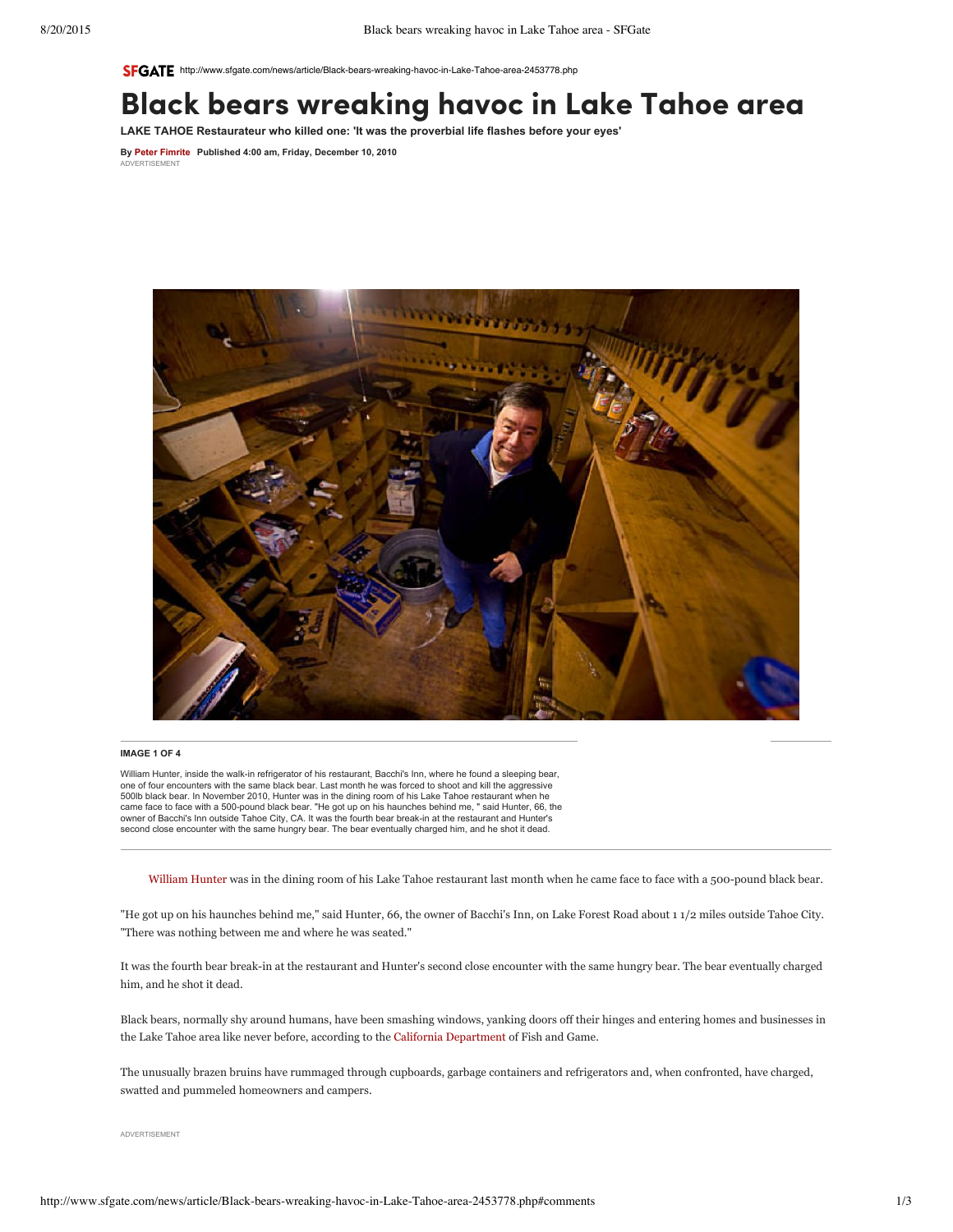## Get More [Done](http://www.googleadservices.com/pagead/aclk?sa=L&ai=CpH4WAxrWVaaiC87JhASgm4lom8mgnAiLjMDa5gGQ3Kn32AIQASDt0pshYMnuhou8pLAZoAGdyq7NA8gBAagDAcgDwwSqBMMBT9CI6MuZVX89TBOLstMh2v5ObkJJozSkLujdifbK_2gkyTKq8Epg7osUbx085e52wDCXKv4qJZ4IhXDRLw8EgWNiHc8yHA1WDX8jNqFcpKmpXmp2RRBFUENoY2kId39DMKR-fKUI5Q4rr_teD1Gtv-mRUP--F6A0TokyyEk9DSBVh5KeeWKdmSSTjK5484fhNs63YXo_wj2WJHSqaL1vDp7BVf8CyWANrkHysUI1yYxvx-exMPYDlPXF-3unrpvwCIONiAYBgAfLtdEyqAemvhvYBwE&num=1&cid=5Gjgmh-C_KHuZ6kZwZ5Eb_nc&sig=AOD64_1YwzsgIeoR8dKWgBPy4Af8f0VJ0w&client=ca-pub-8415620659137418&adurl=https://www.fiverr.com/%3Fu_sou%3Dgoogle%26u_med%3Ddisplay%26u_cam%3Drm-Retention-Bought-From-Graphic-and-design) for Less

## [fiverr.com](http://www.googleadservices.com/pagead/aclk?sa=L&ai=CpH4WAxrWVaaiC87JhASgm4lom8mgnAiLjMDa5gGQ3Kn32AIQASDt0pshYMnuhou8pLAZoAGdyq7NA8gBAagDAcgDwwSqBMMBT9CI6MuZVX89TBOLstMh2v5ObkJJozSkLujdifbK_2gkyTKq8Epg7osUbx085e52wDCXKv4qJZ4IhXDRLw8EgWNiHc8yHA1WDX8jNqFcpKmpXmp2RRBFUENoY2kId39DMKR-fKUI5Q4rr_teD1Gtv-mRUP--F6A0TokyyEk9DSBVh5KeeWKdmSSTjK5484fhNs63YXo_wj2WJHSqaL1vDp7BVf8CyWANrkHysUI1yYxvx-exMPYDlPXF-3unrpvwCIONiAYBgAfLtdEyqAemvhvYBwE&num=1&cid=5Gjgmh-C_KHuZ6kZwZ5Eb_nc&sig=AOD64_1YwzsgIeoR8dKWgBPy4Af8f0VJ0w&client=ca-pub-8415620659137418&adurl=https://www.fiverr.com/%3Fu_sou%3Dgoogle%26u_med%3Ddisplay%26u_cam%3Drm-Retention-Bought-From-Graphic-and-design)

## Fiverr provides a simple affordable way to get work done. Try now.

"To be quite frank, this year has been off the charts," said Marc [Kenyon,](http://www.sfgate.com/search/?action=search&channel=news&inlineLink=1&searchindex=gsa&query=%22Marc+Kenyon%22) Fish and Game's statewide bear coordinator.

The department has issued 62 depredation permits on the California side of Lake Tahoe this year, Kenyon said. Fourteen of those bears were captured and killed. Seven others that attacked or threatened people in the Tahoe area, which encompasses El Dorado and Placer counties, were shot by game wardens or citizens, Kenyon said. That's compared with 29 depredation permits, which allow the killing or removal of protected wildlife, in 2009.

#### **Thousands of complaints**

The bear body count is only part of the story, Kenyon said. The department has received nearly 2,000 telephone calls from Lake Tahoe residents complaining about nuisance bears, he said, and wardens have logged more than 5,200 hours handling bear issues this year.

ADVERTISEMENT

"There have been more incidents where people were approached by bears, more instances where bears were breaking into houses and more instances in which people have been bitten, swiped at or knocked down by a black bear," Kenyon said. "It's more than we've ever had as far as I can remember."

Home and car break-ins by ravenous bears have increased in many places, including Yosemite. Part of the problem is that there has been a huge increase over the past few decades in the California bear population. In 1984, there were 4,080 American black bears in the state, according to Fish and Game statistics. There are now well over 37,000 lumbering around. Experts believe hunting restrictions and a lack of predators have contributed to the population growth.

The more bears there are, the more they need to eat. Many have become dependent on the syrupy grub and garbage slop found at human campsites and cabins, Kenyon said.

### **Repeat visitor**

Which explains the ursine prowler at Bacchi's.

Hunter said the brute tore a window out of the restaurant on Nov. 11 and raided the kitchen, gobbled a 3-gallon tub of spumoni ice cream and sampled the salami, ravioli and tortellini before sacking out in a wine box in the kitchen.

He found the snoring beast the next morning and, with help from his son and an expert from the Bear [Education](http://www.sfgate.com/education-guide/) Aversion Response, or BEAR League, splashed ammonia on the hairy slob's face and shooed him out.

The same bear broke in twice on Nov. 15, ransacking the kitchen and devouring three tubs of ice cream. Hunter was working with Fish and Game officials and was planning to put up an electric fence when the bear returned on Nov. 20, chomping a package of veal before falling asleep on the dining room floor. Hunter said he arrived shortly after 8 a.m. and was tiptoeing around the dining room when the sleeping giant suddenly rose up behind him.

"I heard him get up," said Hunter, a former crew chief and gunner on a helicopter in the Marine Corps. "I haven't had an adrenaline rush like that since I was in Vietnam."

Hunter backed out of the room, rushed upstairs and got a shotgun and pistol, then came back down intent on scaring the bruin away. He yelled at the bear, prompting the giant to stand up on its hind legs and roar.

"He came around that table and just charged me," Hunter said. "He covered about 30 feet in three bounds. I knew bears were fast, but this was the fastest thing I'd ever seen in my life. I had no time to get the shotgun around. It was the proverbial life flashes before your eyes kind of thing."

Miraculously, Hunter said, the bear turned away at the last second.

"He was between these two tables 6 or 7 feet away when he realized he was trapped there and he reared up again and turned back toward me," Hunter said. "I wasn't going to let him get close to me. That's when I shot him."